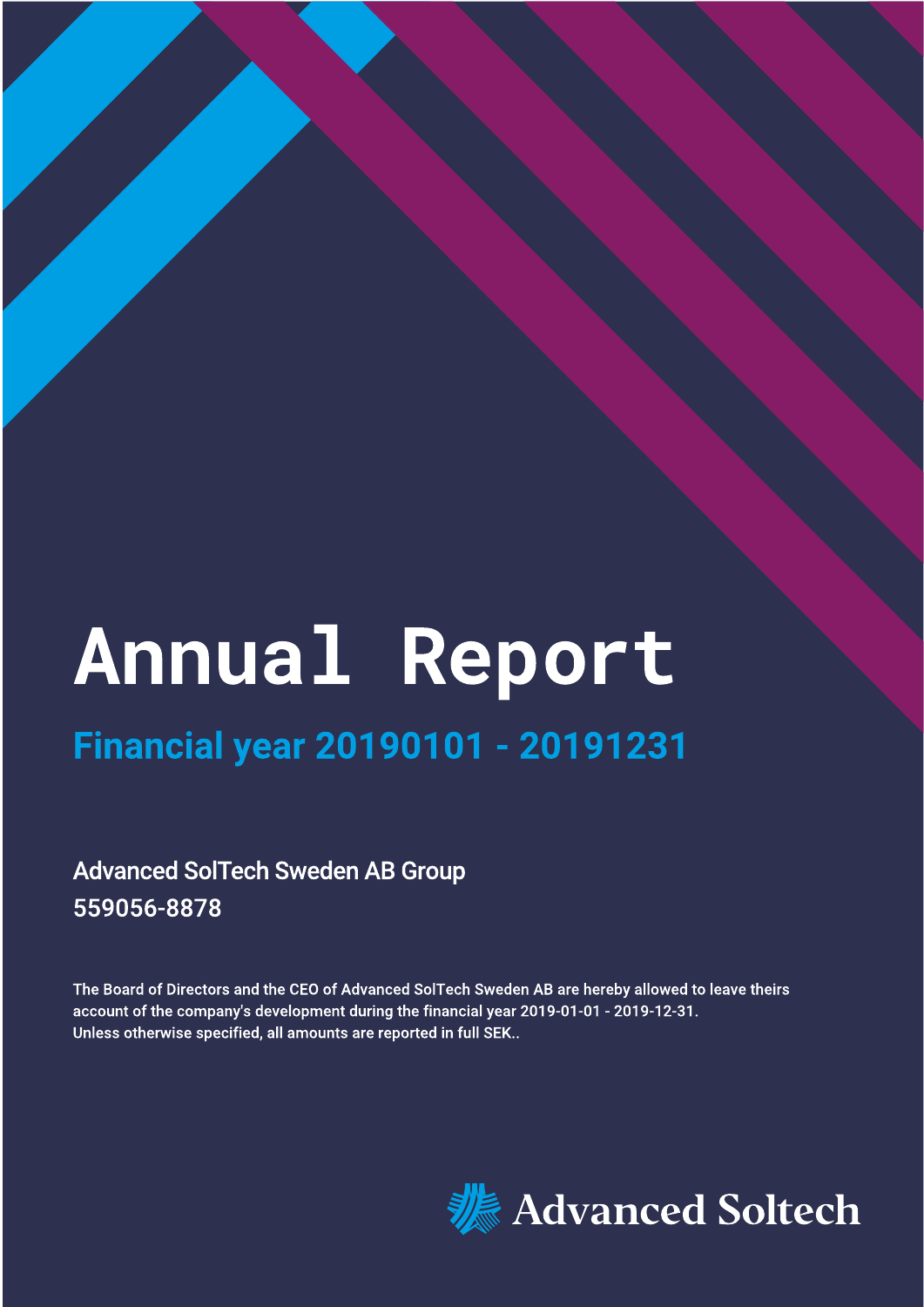| <b>Table of Contents</b> | Page    |
|--------------------------|---------|
| - Management Report      | $2 - 3$ |
| - Income Statement       | 4       |
| - Balance sheet          | $5 - 6$ |
| - Cash Flow Analysis     |         |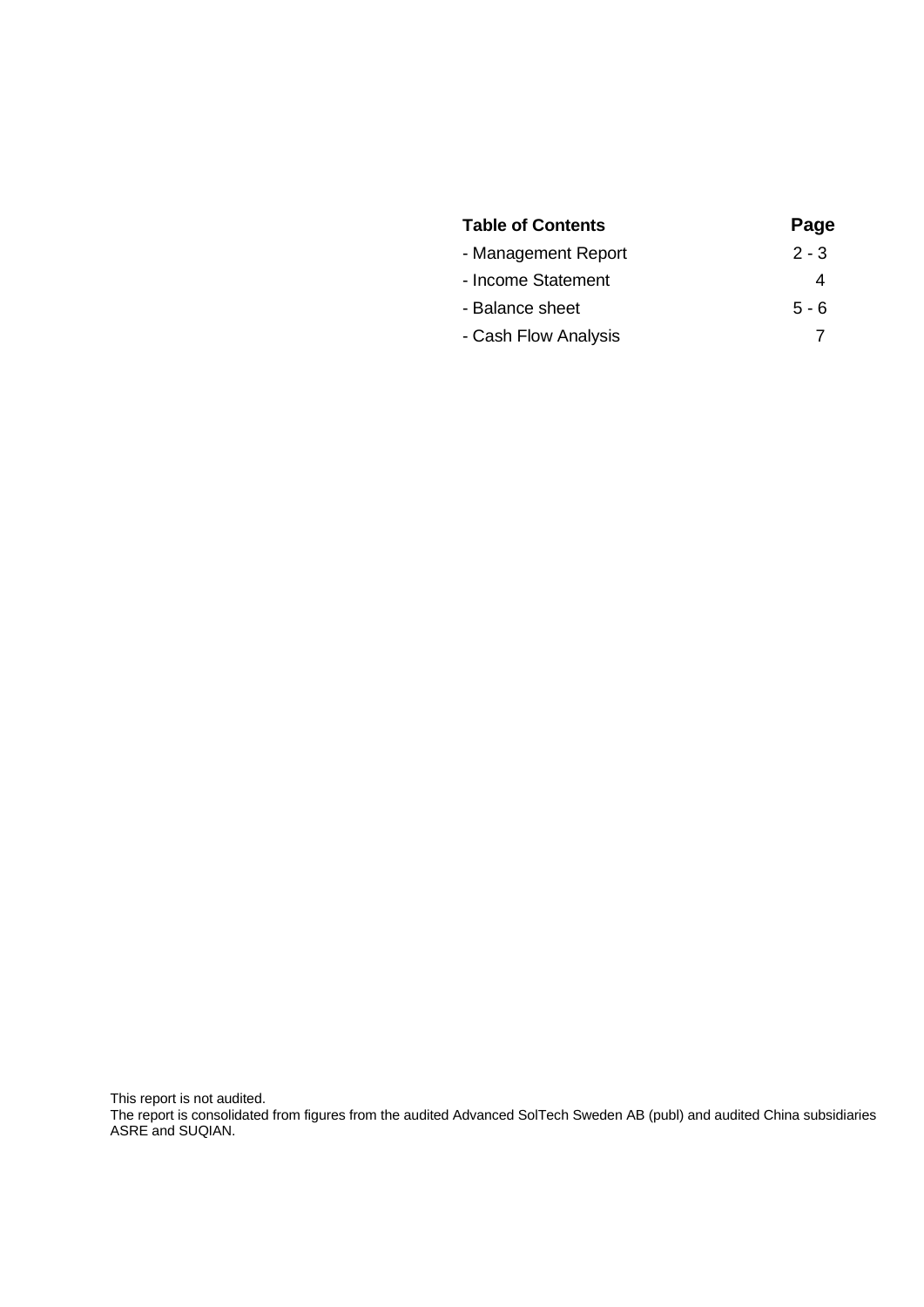## *Management Report*

#### **ACTIVITIES**

#### **Activities**

ASAB's operations consist of financing solar energy facilities in China with equity and issued bonds. The solar facilities are owned and continuously maintained by ASRE, SUQIAN and/or its wholly owned local subsidiaries. Collateral for borrowed funds is obtained in the underlying assets

#### **Significant events**

During 2019, several important steps in the company's development have been.

The transfer of ownership of our operating subsidiary in China ASRE, was completed at the end of September and ASAB now owns 100% of the company. Ownership in ASAB consists of 51% Soltech and 49% ASP Hangzhou

The company has been strengthened with a CFO/COO and a controller, a new graphic profile has been developed and a website has been launched [www.advancedsoltech.com](http://www.advancedsoltech.com/) A second operating company in China, ASRE Suqian, has been established to make the best use of growth opportunities in JiangSu Province.

During the year, ASAB issued bonds of approximately SEK 505 million invested in new solar power plants in China during the year, solar power plants with a capacity of 49 MW were built, connected to the grid and started producing electricity and at the end of December a total of 139 MW connected and producing.

#### **Significant events after the end of the period**

The first quarter of 2020 was dominated by the Corona pandemic. As a result of this and in order to control the spread of infection, Chinese authorities extended the leave in China by two weeks in connection with the Chinese New Year.

ASAB's underlying activities are limited in impact by the Corona pandemic. The company is estimated to have lost revenue equivalent to approximately 4 MCNY, or approximately SEK 5.5 million during the quarter

Full year 2020, given the current 139.2 MW of installed capacity as a reference, we see given the current situation, a deviation of less than 10 percent of revenue from the sale of electricity in relation to the original forecast.

As a result of the Corona pandemic and the uncertainty that has thus arisen in the financial markets, ASAB, in consultation with its advisors, Nordea, DNB and Carnegie, has postponed a planned bond issue and the planned listing of ASAB AB's shares on the First North Growth market, until more favourable conditions exist.

At the end of the first quarter, ASAB has 40 MW in written and clear orders, framework agreements equivalent to 670 MW and a pipeline that the Company continuously processes with 113 MW.

#### **Future developments**

During the period, the work of noting ASAB on the First North Growth Market has begun together with our advisors Carnegie and DNB. Extensive work on the financial structure has begun. The aim is to create conditions for lower capital costs. A new growth plan has been adopted. The goal is to have 1000 MW installed in 2023 and fully connected by 2024. The plan depends on the availability of new capital for growth

#### **Major shareholders and changes in ownership**

The company is 51% owned by SolTech Energy Sweden AB (publ) and 49% by Advanced Solar Power (Hangzhou) Ltd.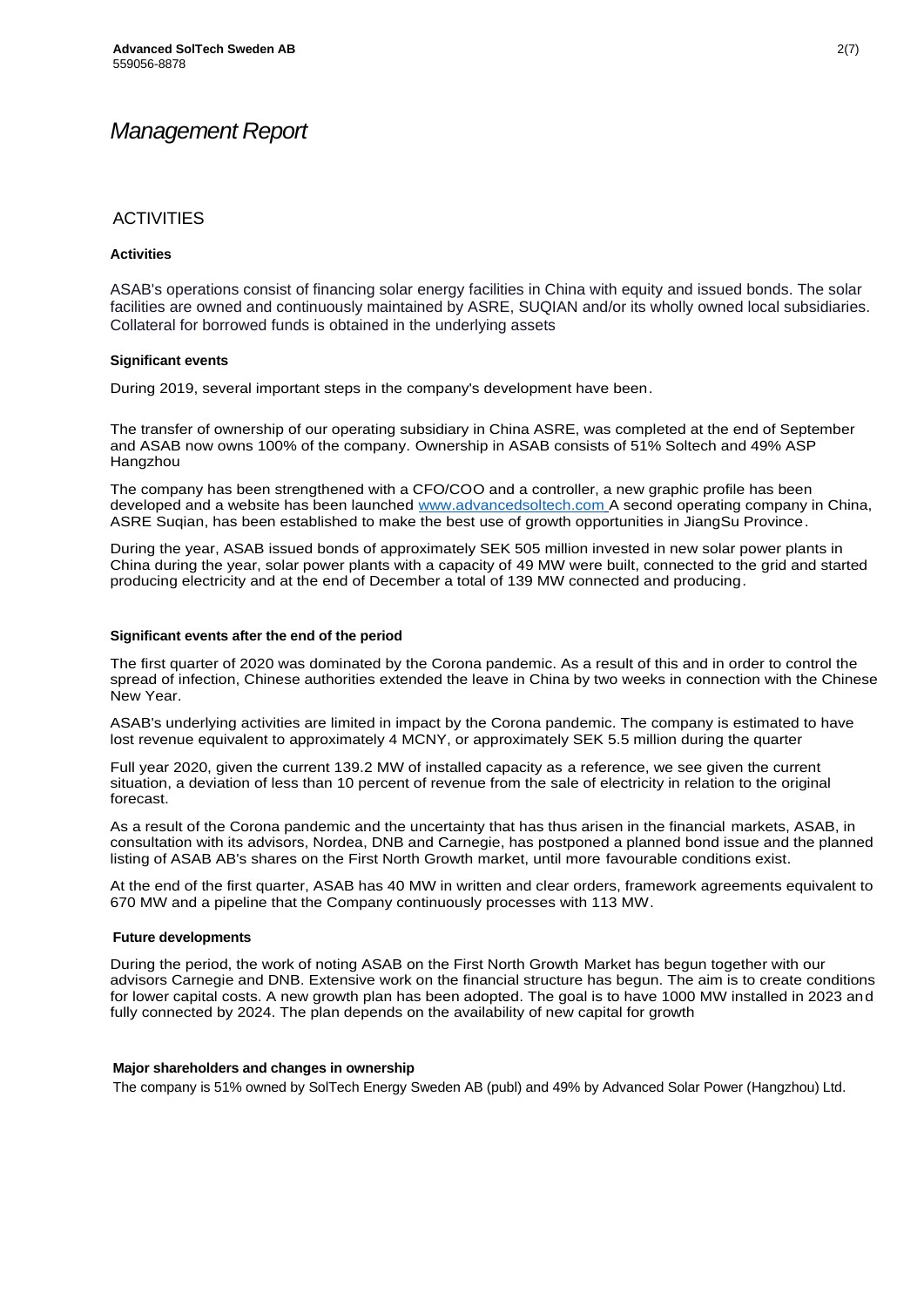#### **Multi-year overview**

The amounts in the multi-year overview for ASAB AB are expressed in thousands of SEK unless otherwise stated.

|                              | 2019      | 2018    | 2017   |
|------------------------------|-----------|---------|--------|
| Balance sheet total          | 1 080 145 | 435 564 | 75 634 |
| Profit after financial items | -5 659    | 4 3 4 5 | -2 269 |
| Solidity%                    | 19        |         |        |

#### CHANGES IN EQUITY

| 190101-<br>Group<br>191231                                                                    | Equity<br>capital | Restricted<br>reserves | Contributed<br>equity | Accumulated<br>exchange rate<br>diff | Retained<br>earnings,<br>etc | Sum              | Non-<br>controlling<br>interest | Total equity     |
|-----------------------------------------------------------------------------------------------|-------------------|------------------------|-----------------------|--------------------------------------|------------------------------|------------------|---------------------------------|------------------|
| At the beginning of<br>the year,                                                              | 500 000           | 699 635                | 0                     |                                      | 352 537                      | 1 552 172        | 4 678 945                       | 6 231 117        |
| Result of the year                                                                            |                   | 1837000                |                       |                                      | -22 909 981                  | -21 072 981      | 292 603                         | -19 780 378      |
| New share issue                                                                               |                   |                        |                       |                                      | 203 845 300                  | 203 845 300      |                                 | 203 845 300      |
| Exchange rate diff<br>when converting<br><b>Subsidiaries</b><br>Deposited capital<br>minority |                   | 14 0 22                |                       | -18 709 440                          | 447 630                      | -18 247 788<br>0 | 61 072                          | $-18186716$<br>0 |
| At year-end                                                                                   | 500 000           | 2 550 657              | 0                     | -18 709 440                          | 181 735 486                  | 166 076 702      | 6 032 620                       | 172 109 322      |

| <b>Parent company</b><br>190101-191231 | Equity<br>capital | Restricted<br>reserves | Premium<br>fund | Balanced<br>result | Balanced<br>profit. etc | Total equity |
|----------------------------------------|-------------------|------------------------|-----------------|--------------------|-------------------------|--------------|
| At the beginning of<br>the year        | 500 000           |                        |                 | 4705679            | 2 983 562               | 8 189 241    |
| Outline                                |                   |                        |                 | 2 983 562          | $-2983562$              | O            |
| Balanced                               | 500 000           |                        |                 | 7689241            | 0                       | 8 189 241    |
|                                        |                   |                        |                 |                    |                         | O            |
| Result of the Year                     |                   |                        |                 |                    | -4 860 345              | -4 860 345   |
| New rights issue *                     |                   |                        |                 | 203 845 300        |                         | 203 845 300  |
| At vear-end                            | 500 000           |                        |                 | 211 534 541        | -4 860 345              | 207 174 196  |

| Means to dispose of:     |             |
|--------------------------|-------------|
| <b>Balanced result</b>   | 211 534 541 |
| Result of the year       | -4 860 345  |
|                          | 206 674 196 |
| Proposed outline:        |             |
| Balanced in new<br>count | 206 674 196 |

\* The rights issue is under registration at year-end

The company's results and position are shown in the following income statement and balance sheet.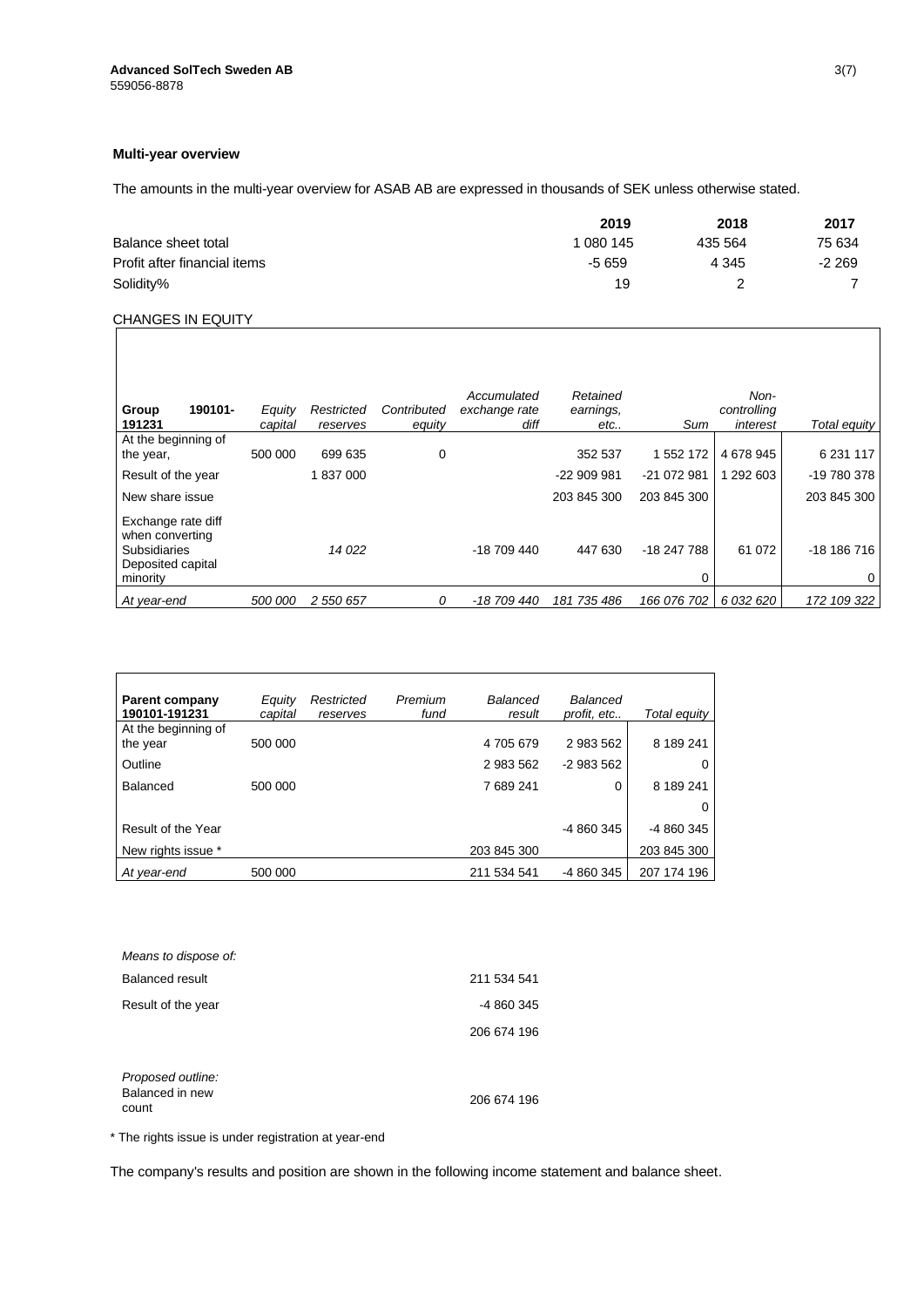| <b>Consolidated Income Statement</b>        | Group            | Parent company   |                  |
|---------------------------------------------|------------------|------------------|------------------|
|                                             |                  |                  |                  |
| Amount in KSEK, rounding error may occur    | 190101<br>191231 | 190101<br>191231 | 180101<br>181231 |
| Revenue                                     | 63 351           |                  |                  |
| Other operating income                      | 37 255           | 27 656           | 19 4 14          |
| <b>Total revenue</b>                        | 100 605          | 27 656           | 19414            |
| <b>Operational cost</b>                     |                  |                  |                  |
| Other external costs                        | $-10411$         | $-29661$         | $-18296$         |
| Personnel                                   | $-4906$          | $-2770$          | $-675$           |
| Depreciation                                | $-30268$         | 0                | 0                |
| Other operational costs                     | $-5701$          | 0                | $\Omega$         |
| <b>Operational result</b>                   | 49 319           | $-4775$          | 443              |
| <b>Profit from financial investments</b>    |                  |                  |                  |
| Interest income and similar income items    | 1 1 5 6          | 54 273           | 21 150           |
| Interest expenses and similar income items  | $-80$ 151        | $-63101$         | $-21978$         |
| Currency adjustment                         | 6 2 6 9          | 7945             | 4730             |
| <b>Profit after financial items</b>         | $-23407$         | $-5659$          | 4 3 4 5          |
| <b>Appropriations</b>                       | 0                | 1 0 0 0          | $-1000$          |
| Profit before tax                           | $-23407$         | -4 659           | 3 3 4 5          |
| Tax                                         | 3626             | $-201$           | $-362$           |
| Profit for the period                       | $-19780$         | -4 860           | 2983             |
| Attributable to the parent company's owners | $-18487$         | $-4860$          | 2983             |
| Minority interest                           | $-1293$          |                  |                  |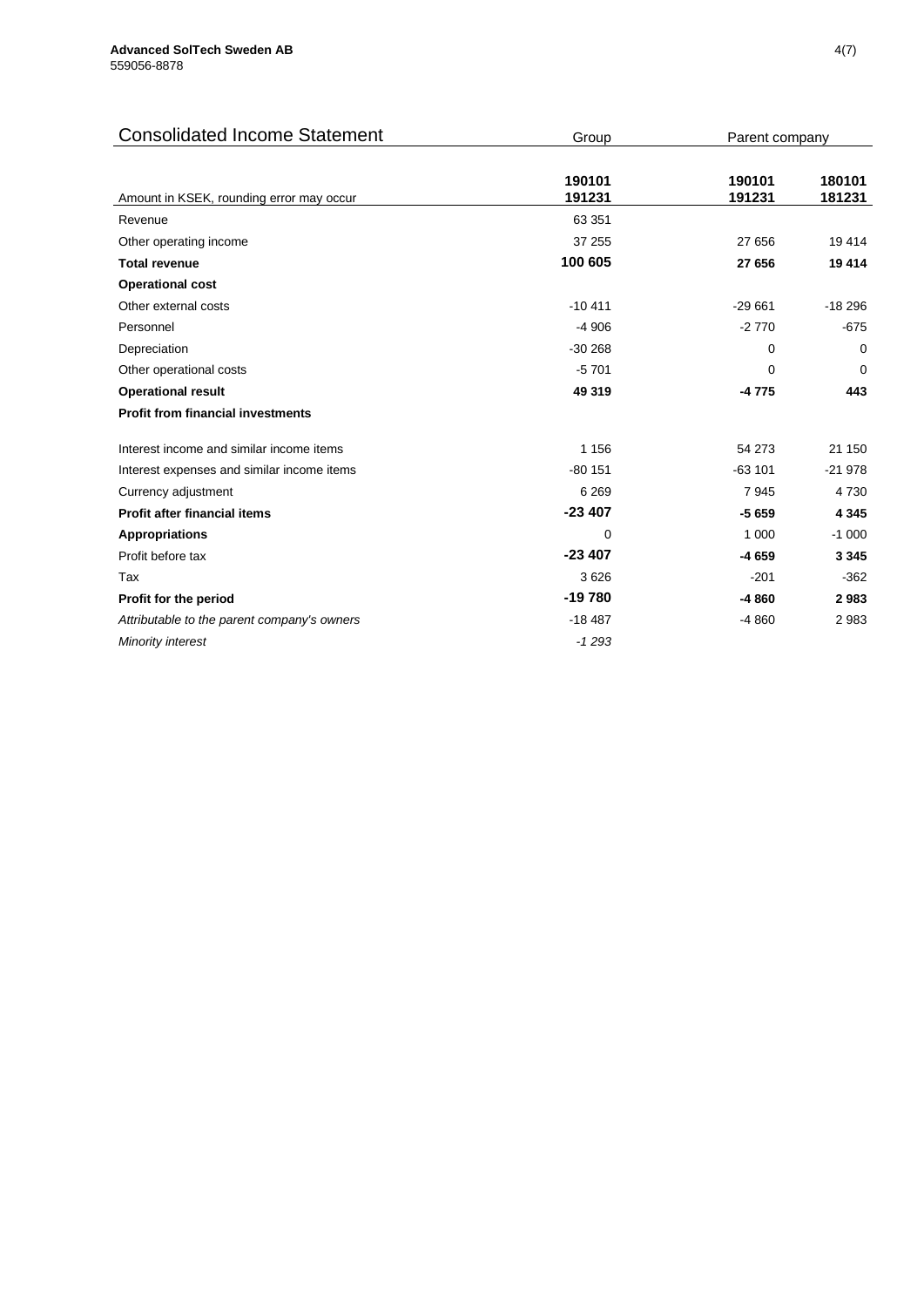| <b>Balance sheet</b>                  | Group      | Parent company |             |
|---------------------------------------|------------|----------------|-------------|
|                                       | 2019-12-31 | 2019-12-31     | 2018-12-31  |
| <b>Assets</b>                         |            |                |             |
| <b>Fixed assets</b>                   |            |                |             |
| Other Intangible assets               | 46789      |                |             |
| Total intangible fixed assets         | 46789      | $\pmb{0}$      | $\mathbf 0$ |
| Property, plant and equipment         |            |                |             |
| Solar power plants                    | 904 295    |                |             |
| Solar power plants under construction | 13 3 21    |                |             |
| Total property, plant and equipment   | 917617     | 0              | 0           |
| <b>Financial fixed assets</b>         |            |                |             |
| Shares in Group companies             |            | 388 097        | 0           |
| Receivables from Group companies      |            | 655 987        | $\Omega$    |
| Shares in joint venture companies     |            |                | 54 142      |
| Other long-term receivables           | 85 4 23    |                | 353 425     |
| Deferred tax asset                    | 9 2 7 1    |                |             |
| Total financial fixed assets          | 94 694     | 1 044 084      | 407 567     |
| <b>Total fixed assets</b>             | 1 059 100  | 1 044 084      | 407 567     |
| <b>Current assets</b>                 |            |                |             |
| <b>Inventories</b>                    |            |                |             |
| Prepaid expenses to suppliers         | 25 396     |                |             |
| <b>Total inventories</b>              | 25 396     | 0              | 0           |
| <b>Current receivables</b>            |            |                |             |
| Accounts receivable                   | 23 348     |                |             |
| Receivables from group companies      | 4 2 5 6    | 12 14 6        | 4 3 1 6     |
| Tax receivables                       |            |                |             |
| Other receivables                     | 24 8 18    | 510            | 616         |
| Prepaid expenses and accrued income   | 231        | 231            | 1703        |
| Total short-term receivables          | 52 653     | 12 887         | 6635        |
| <b>Cash and bank</b>                  |            |                |             |
| Cash and cash equivalents             | 49 850     | 23 174         | 21 362      |
| Total cash and bank                   | 49 850     | 23 174         | 21 362      |
| <b>Total current assets</b>           | 127 899    | 36 061         | 27 997      |
| <b>Total assets</b>                   | 1 186 999  | 1 080 145      | 435 564     |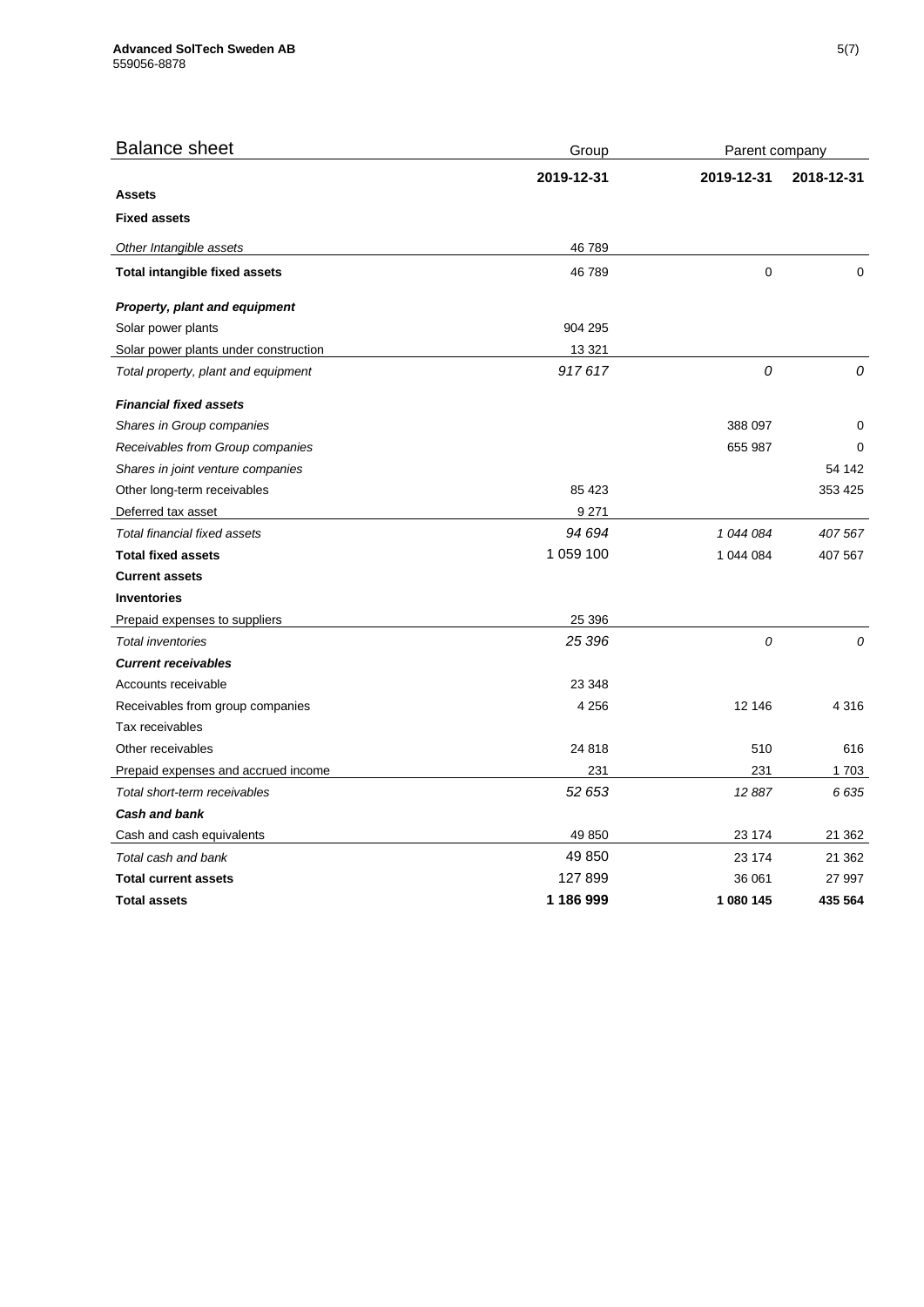|                                      | Group      | Parent company |            |  |
|--------------------------------------|------------|----------------|------------|--|
| Liabilities and shareholders' equity | 2019-12-31 | 2019-12-31     | 2018-12-31 |  |
| <b>Shareholders' equity</b>          | 172 109    | 207 174        | 8 1 8 9    |  |
| <b>Untaxed reserves</b>              |            |                |            |  |
| Deferred tax liabilities             | 7448       |                | 1 0 0 0    |  |
| <b>Total other liabilities</b>       | 7448       | $\Omega$       | 1 0 0 0    |  |
| Long-term liabilities                |            |                |            |  |
| Other long-term liabilities          | 26 137     |                |            |  |
| Liabilities to Group companies       | 27 603     | 27 603         |            |  |
| Bond loan                            | 789 320    | 821 452        | 346 375    |  |
| <b>Total long-term liabilities</b>   | 843 060    | 849 055        | 346 375    |  |
| <b>Current liabilities</b>           |            |                |            |  |
| Liabilities to credit institutions   | 37 332     |                |            |  |
| Bond loan                            |            |                | 64 768     |  |
| Prepaid income from customers        |            |                |            |  |
| Payables to suppliers                | 89 990     |                | 192        |  |
| Liabilities to group companies       |            |                | 515        |  |
| <b>Tax liabilities</b>               | 2 2 1 6    | 594            | 391        |  |
| <b>Other liabilities</b>             | 10 905     | 135            | $\Omega$   |  |
| Prepaid income and accrued expenses  | 23 939     | 23 187         | 14 134     |  |
| <b>Total current liabilities</b>     | 164 382    | 23 916         | 80 000     |  |
| <b>Total equity and liabilities</b>  | 1 186 999  | 1 080 145      | 435 564    |  |